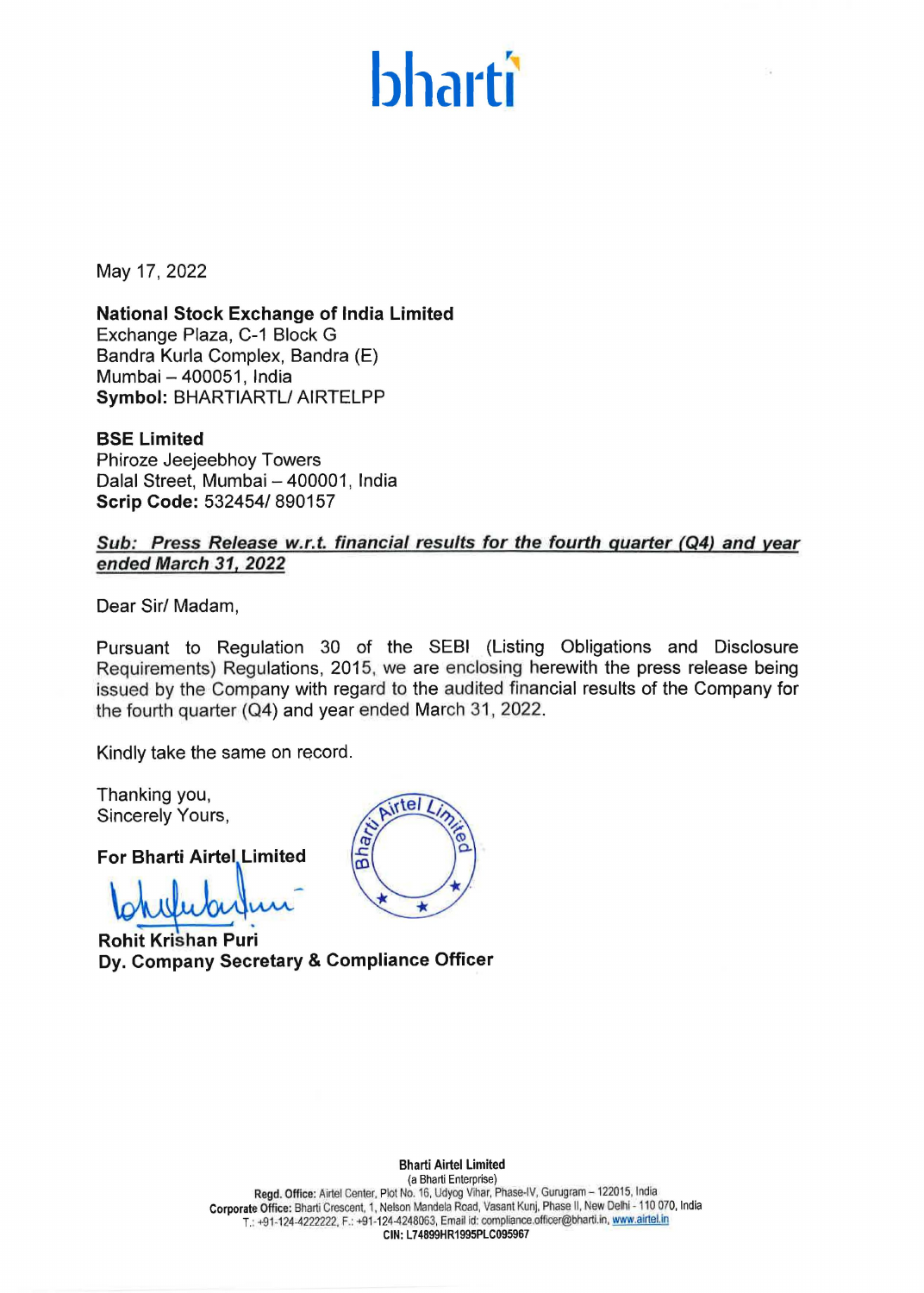



**Bharti Airtel Limited – Media Release May 17, 2022**

## **Bharti Airtel Limited**

#### **Q4 FY22 Highlights**

- **Bharti Airtel posts quarterly revenues of Rs 31,500 crore – up 22.3% YoY, backed by strong and consistent performance delivery across the portfolio**
	- o **India business posts quarterly revenues of Rs 22,500 crore – up 22.7% YoY**
	- o **Mobile services India revenues up 25.1% YoY, led by increase in ARPU largely on account of flow through of tariff increase done in previous quarter**
	- o **Airtel Business revenues up by 12.9% YoY backed by robust demand for data portfolio and emerging businesses**
	- o **Homes business continues to demonstrate strong revenue growth, up 45.8% YoY led by healthy customer additions**
	- o **Digital TV continues to amass its strong market position**
- **Consolidated EBITDA at Rs 15,998 crore; EBITDA margin at 50.8% - improvement of 192 bps YoY**
	- o **India business posts EBITDA of Rs 11,436 crore, EBITDA margin at 50.8%; up 191 bps YoY**
- **Consolidated EBIT at Rs 7,315 crore; EBIT margin at 23.2% - improvement of 362 bps YoY**
	- o **India EBIT at Rs 4,219 crore; EBIT margin at 18.8% - expansion of 368 bps YoY**
- **Consolidated Net income (after Exceptional items) at Rs 2,008 crore**
- **Industry leading operational indicators showcasing strong business momentum**
	- o **4G customers up by 21.5 Mn YoY & 5.2 Mn QoQ, crossed +200 Mn milestone, 62% of overall customer base**
	- o **Mobile ARPU increased to Rs 178 in Q4'22 vs Rs 145 in Q4'21**
	- o **Mobile data consumption up by 28.7% YoY, consumption per customer at 18.8 GB per month**
	- o **Homes business showcased continued momentum, 323 K customer net additions in Q4'22**
	- o **Digital TV customer base at 17.6 Mn in Q4'22**
	- o **Airtel Payments Bank continues to witness accelerated adoption leading to increase in monthly transacting users by 26% YoY, thereby expanding revenue and profit margin**
- **Paid Rs 8,815 crore towards part prepayment of deferred liabilities pertaining to 2015 spectrum, continues to focus on financial flexibility and optimizing the capital structure and finance cost.**
- **Acquires additional 4.8% stake in Indus Tower, with this the total holding of group in Indus Towers has increase to 46.5%**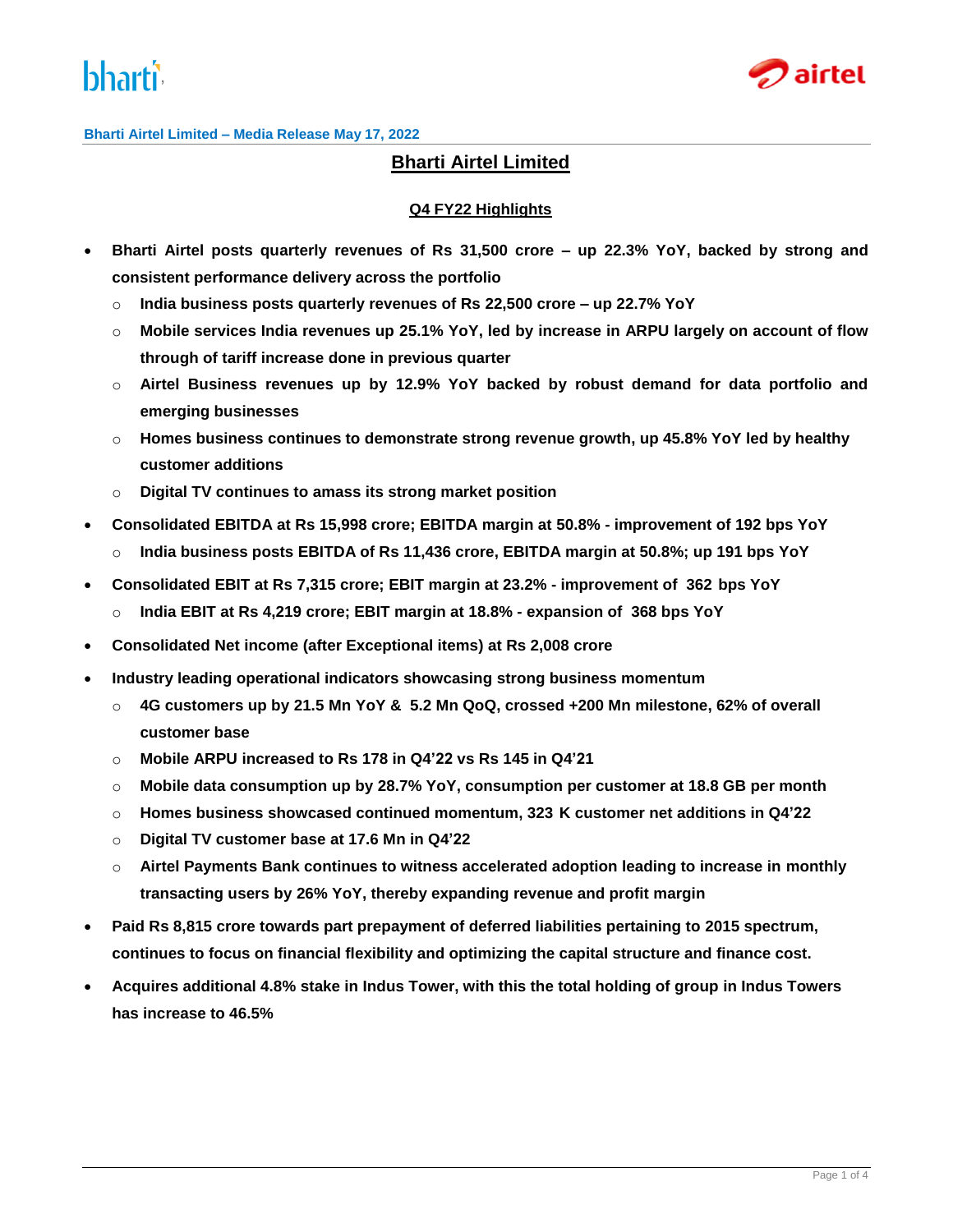



#### **Bharti Airtel Limited – Media Release May 17, 2022**

#### *Bharti Airtel announces consolidated Ind AS results for the fourth quarter ended March 31, 2022*

*All financial & non-financial numbers for India, India SA and Consolidated operations are re-casted to exclude the impact of erstwhile Bharti Infratel Ltd. (now Indus Towers Ltd.)*

#### **Highlights for the fourth quarter ended March 31, 2022**

#### **Consolidated**

- Overall customer base stands at ~491 million across 16 countries
- Total revenues at Rs 31,500 crore, up 22.3% YoY
- EBITDA at Rs 15,998 crore, up 27.1% YoY; EBITDA margin at 50.8%, expansion of 192 bps YoY
- EBIT at Rs 7,315 crore, up 44.9% YoY; EBIT margin at 23.2%, expansion of 362 bps YoY
- Net Income (before exceptional items) for Q4'22 at Rs 1,860 crore
- Net income (after exceptional items) for Q4'22 at Rs 2,008 crore
- Total Capex spend for the quarter of Rs 5,997 crore

#### **India**

- India revenue at Rs 22,500 crore, up 22.7% YoY
- EBITDA margin at 50.8%, up 191 bps YoY. EBIT margin at 18.8%, up 368 bps YoY
- Customer base stands at ~ 360 million
- Capex spend for the quarter of Rs 4,277 crore

#### **Africa**

- Revenue (in constant currency) up 19.1% YoY, EBITDA margin at 49.6%, up 187 bps YoY, EBIT margin at 34.2%, up 349 bps YoY
- Customer base stands at ~128 million
- Capex spend for the quarter of Rs 1,682 crore

#### **Highlights for the year ended March 31, 2022**

- Consolidated revenues at Rs 116,547 crore, up 20.2% YoY on comparable basis<sup>1</sup>
- Consolidated EBITDA at Rs 58,110 crore and EBITDA margin at 49.9%, up 400 bps YoY o India EBITDA at Rs 40,974 crore and EBITDA margin at 49.9% ,up 449 bps YoY
- Consolidated Net Income (before exceptional items) at Rs 3,528 crore
- Consolidated Net income (after exceptional items) at Rs 4,255 crore

**Gurugram, India, May 17, 2022:** Bharti Airtel Limited ("Bharti Airtel" or "the Company") today announced its audited consolidated Ind AS results for the fourth quarter ended March 31, 2022.

#### **Q4'22 Performance:**

The consolidated revenues for Q4'22 at Rs 31,500 crore grew 22.3% YoY. Consolidated mobile data traffic at 11,550 PBs in the quarter with a healthy YoY growth of 29.5%.

India revenues for Q4'22 at Rs 22,500 crore, increased by 22.7% YoY. Mobile revenues grew by 25.1% YoY on account of increase in ARPU led by healthy flow through of tariff revision and strong 4G customer additions during the year. ARPU for the quarter came in at Rs 178 as compared to Rs 145 in Q4'21. This is an outcome of the company's unrelenting focus on winning quality customers by delivering differentiated experience

We continue to gain strong share of the 4G customers in the market and surpassed +200 Mn mark towards the end of Q4'22. The company has added 21.5 Mn 4G customers to its network over last year, an increase by 12.0% YoY. ARPU continues to be the best in industry, average data usage per data customer at 18.8 GBs/month and voice usage per customer at 1,083 mins /month.

We rolled out additional ~7k towers in the quarter to provide ubiquitous connectivity and differentiated network experience. We also showcased India's first LIVE 5G powered hologram, as Kapil Dev's virtual avatar interacts with fans in real-time from a remote location. This exemplifies the infinite possibilities of 5G experience and Airtel's readiness. Several initiatives have also been undertaken to improve Network quality – leveraging digital tools/probes to monitor and improve customer experience and scaling up Vo-Wi-Fi adoption to improve indoor experience. We now have over 40 Mn customers using our Vo-Wi-Fi services.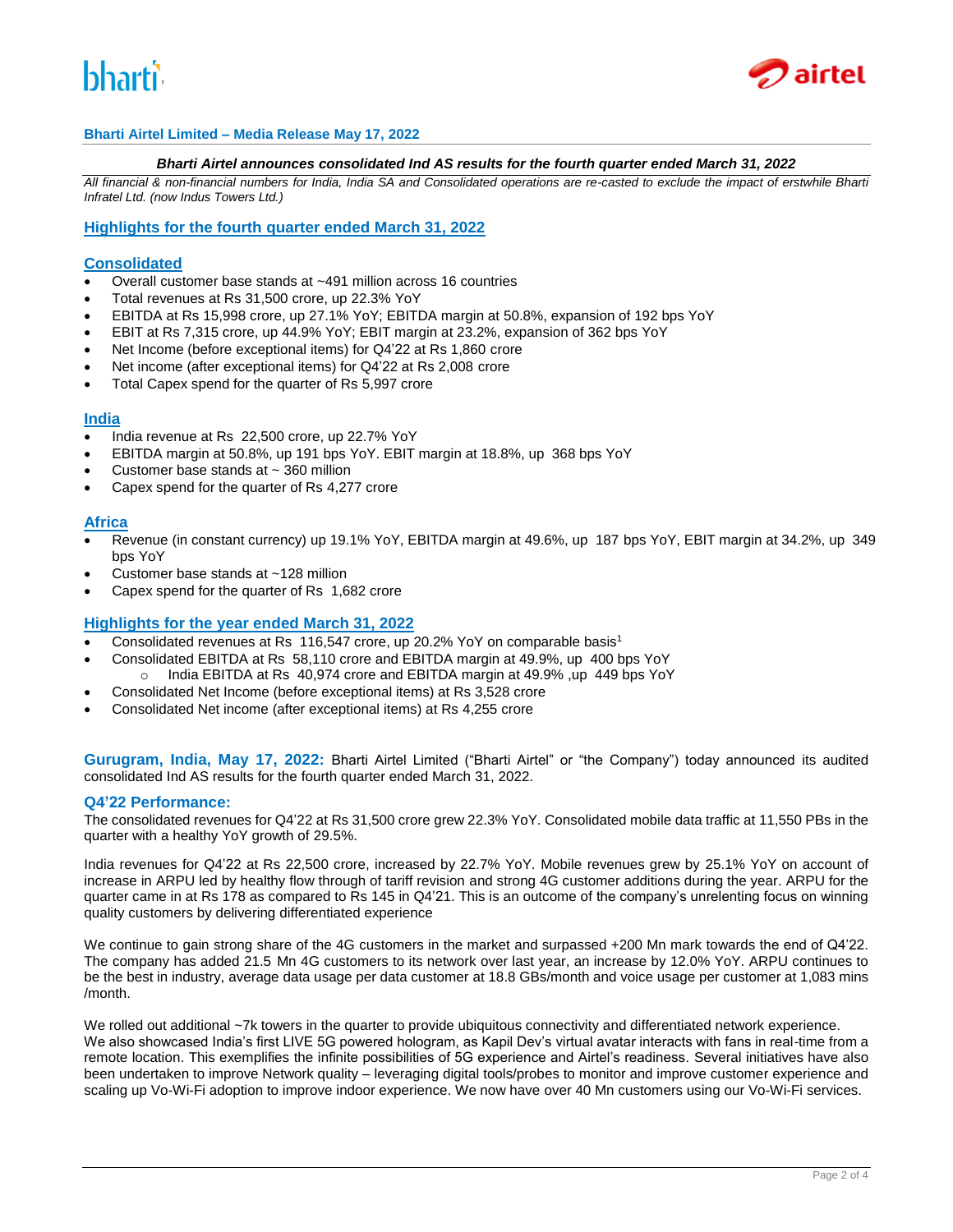# **'**



#### **Bharti Airtel Limited – Media Release May 17, 2022**

Homes business segment continues its strong momentum with revenue growth of 45.8% YoY and customer net additions of ~323 K during the quarter to reach to a total base of 4.5 Mn. LCO partnership model continues to play a pivotal role in accelerated expansion, we are now live in 761 cities through this model with overall operations in 847 cities

Airtel Business continues to accelerate its momentum with 12.9% YoY growth, driven by rapidly increasing demand for data, connectivity related solutions and CPaaS (Communication Platform as a Service). We have joined the SEA-ME-WE-6 undersea cable consortium to scale up our high speed global network capacity to serve India's fast growing digital economy.

Digital TV continues to hold its leadership position with 17.6 Mn customer base at the end of quarter. We continue to make progress through innovative propositions and differential converged experience to accelerate the business growth.

The Digital services offerings of Airtel continue to remain robust with a healthy engaged customer base of over 189 Mn MAUs across our key digital assets – Thanks, Wynk, Xstream. In an industry first, Airtel Xstream Premium aggregates content from 14 leading Video Apps with a single login, single search and single subscription. We also launched first-of-its-kind Airtel Axis Bank Credit Card with exclusive benefits and complimentary services to Airtel customers.

There are over 1.2 million retailers transacting and making payments every day on Mitra App. Our Digital offerings including cloud communication & adtech platforms continues to gain strong momentum with new customer on boarding. During the quarter, Airtel Payments Bank continue to expand its footing with a strong total customer base of over 129 Mn and highly engaged Monthly Transacting Users (MTU) base of ~37 Mn.

Consolidated EBITDA witnessed an increase of 27.1% YoY to Rs 15,998 crore in Q4'22. This led to an improvement in EBITDA margin from 48.9% in Q4'21 to 50.8% in Q4'22 exhibiting our continued focus on operational efficiencies. Incremental EBITDA margins across businesses remained healthy, with India mobile services EBITDA improving from 47.5% in Q4'21 to 50.6% in Q4'22.

Consolidated EBIT increased by 44.9% YoY to Rs 7,315 crore. The Consolidated Net Income before exceptional items for the quarter stands at Rs 1,860 crore. The Consolidated Net income after exceptional items for the quarter stands at Rs 2,008 crore.

The Net Debt-EBITDA ratio (annualized) and including the impact of leases as on March 31, 2022 is at 2.51 times as compared to 2.95 times as on March 31, 2021. We paid additional Rs 8,815 crore towards part prepayment of deferred liabilities for spectrum acquired in 2015. We continue to focus on financial flexibility and optimizing the capital structure and finance cost

#### **In a statement, Gopal Vittal, MD and CEO, India & South Asia, said:**

*"This has been another quarter to cap a full year of consistent and competitive performance across our portfolio. Our consolidated revenues for the quarter grew by 5.5% and EBITDA margins expanded to 50.8%, underscoring our focus on all round delivery. The mobile business revenues were up 9.5% as we saw the full flow through of tariff increase. Airtel continues to have the highest ARPU at Rs 178. Our Homes and enterprise business continue to exhibit very strong growth momentum, reflecting the resilience of our overall portfolio. Our strong balance sheet and cash flows have enabled us to further repay some of our spectrum liabilities ahead of schedule and improve our leverage.* 

*We continue to remain optimistic about the opportunities in the coming years and believe we are well poised as a company for three reasons. First, our ability to execute consistently to a simple strategy of winning with quality customers and delivering the best experience to them. Second, our future proofed business model with massive investments in both infrastructure and digital capabilities. Finally, our financial prudence backed by our strong governance focus."*

**Summary of the Consolidated Statement of Income** *– represents consolidated Statement of Income as per Indian Accounting Standards (Ind-AS)*

|                              | (Amount in Rs crore, except ratios) |               |             |                   |                 |             |  |
|------------------------------|-------------------------------------|---------------|-------------|-------------------|-----------------|-------------|--|
| <b>Particulars</b>           | <b>Quarter Ended</b>                |               | $Y$ -o- $Y$ | <b>Year Ended</b> |                 | $Y$ -o- $Y$ |  |
|                              | $Mar-22$                            | <b>Mar-21</b> | Growth      | <b>Mar 2022</b>   | <b>Mar 2021</b> | Growth      |  |
| Total revenues               | 31.500                              | 25.747        | 22.3%       | 116.547           | 100,616         | 15.8%       |  |
| Total revenues (re-casted)   | 31.500                              | 25.747        | 22.3%       | 116.547           | 96.999          | 20.2%       |  |
| <b>EBITDA</b>                | 15.998                              | 12.583        | 27.1%       | 58.110            | 46.139          | 25.9%       |  |
| <b>EBITDA/Total revenues</b> | 50.8%                               | 48.9%         | 1.9%        | 49.9%             | 45.9%           | 4.0%        |  |
| <b>EBIT</b>                  | 7.315                               | 5.048         | 44.9%       | 24.853            | 16.618          | 49.6%       |  |
| <b>EBIT/Total revenues</b>   | 23.2%                               | 19.6%         | 3.6%        | 21.3%             | 16.5%           | 4.8%        |  |
| Profit before tax            | 4.130                               | 1.581         | 161.3%      | 10.784            | 2.259           | 377.5%      |  |
| Net Income                   | 2.008                               | 759           | 164.4%      | 4.255             | (15,084)        | 128.2%      |  |